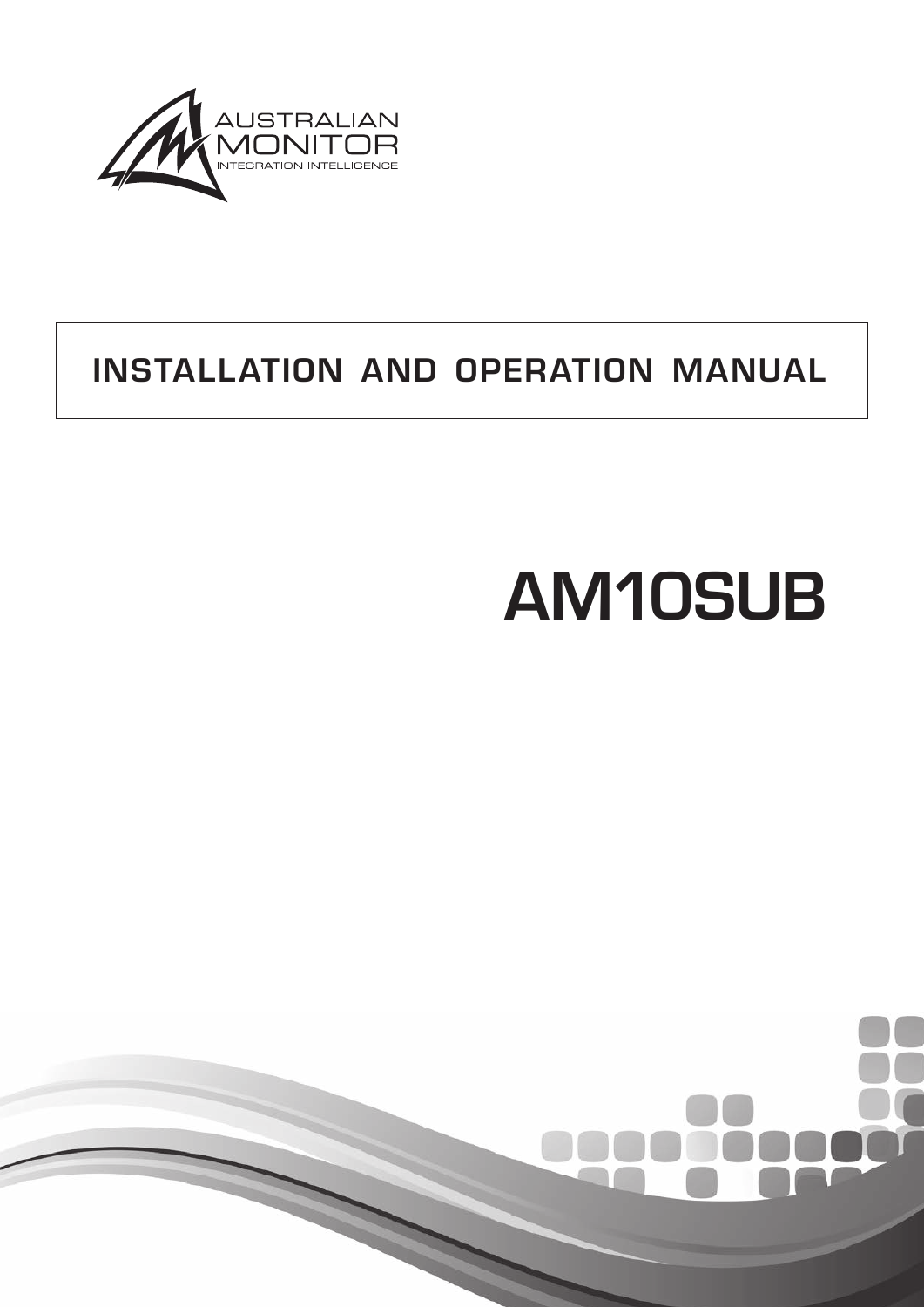## IMPORTANT SAFETY INFORMATION PRÉCAUTIONS DURANT UTILISATION

- 1. Read these instructions.
- 2. Keep these instructions.
- 3. Heed all warnings.
- 4. Follow all instructions.
- 5. Do not use this apparatus near water.
- 6. Clean only with dry cloth.
- 7. Do not block any ventilation openings. Install in accordance with the manufacturer's instructions.
- 8. Do not install near any heat sources such as radiators, heat registers, stoves, or other apparatus (including amplifiers) that produce heat.
- 9. Do not defeat the safety purpose of the polarized or grounding-type plug. A polarized plug has two blades with one wider than the other. A grounding type plug has two blades and a third grounding prong. The wide blade or the third prong are provided for your safety. If the provided plug does not fit into your outlet, consult an electrician for replacement of the obsolete outlet.
- 10. Protect the power cord from being walked on or pinched particularly at plugs, convenience receptacles, and the point where they exit from the apparatus.
- 11. Only use attachments/accessories specified by the manufacturer.
- 12. Use only with the cart, stand, tripod, bracket, or table specified by the manufacturer, or sold with the apparatus. When a cart is used, use caution when moving the cart/apparatus combination to avoid injury from tip-over.
- 13. Unplug this apparatus during lightning storms or when unused for long periods of time.
- 14. Refer all servicing to qualified service personnel. Servicing is required when the apparatus has been damaged in any way, such as power-supply cord or plug is damaged, liquid has been spilled or objects have fallen into the apparatus, the apparatus has been exposed to



rain or moisture, does not operate normally, or has been dropped.

- 15. This appliance shall not be exposed to dripping or splashing water and that no object filled with liquid such as vases shall be placed on the apparatus.
- 16. Plug this apparatus to the proper wall outlet and make the plug to be disconnected readily operable.
- 17. Mains plug is used as disconnected device and it should remain readily operable during intended use. In order to disconnect the apparatus from the mains completely, the mains plug should be disconnected from the mains socket outlet completely.
- 18. WARNING: To reduce the risk of fire or electric shock, do not expose this apparatus to rain or moisture.
- 19. An appliance with a protective earth terminal should be connected to a mains outlet with a protective earth connection.
- 20. The apparatus should be disconnected from the mains completely before speaker wiring. The speaker output should be proper protected from direct contact and pay attention to speaker connections, terminals and speaker wiring during normal operation.
- 1. LISEZ ces instructions.
- 2. Tenez ces instructions.
- 3. Notez tous les avertissements.
- 4. Suivez toutes les avertissements.
- 5. N'utilisez pas ce produit près de l'eau (la piscine, la plage, le lac, etc.).
- 6. Nettoyez seulement avec une étoffe sèche.
- 7. Ne bloquez aucuns troux de ventilation. Installez en accord avec les instructions du manufacturier.
- 8. N'installez près aucunes sources de chaleur comme radiateurs, registres de chaleur, fours ou les autres équipements (y compris amplificateurs) qui produisent la chaleur.
- 9. Ne défaites pas le but de sécurité de la fiche polarisée ou base-type. Une fiche polarisée a deux tranchants avec un plus large que l'autre. Une fiche de base type a deux a deux tranchants et une troisième pointe de base, le tranchant large ou la troisième pointe est fourni pour votre sécurité. Si la fiche donnée ne conforme pas votre prise de contact, consultez un électricien pour remplacement de la prise de contact obsolète.
- 10. Protegez le cordon de secteur contre être marchée dessus ou pincez en particulier aux fiches, aux douilles de convenance, et au point où ils sortent de l'appareil.
- 11. Seulement utilisez attachements/accessoires spécifiés par le manufacturier.
- 12. Utilisez seulement avec un chariot, un stand, un trépied, un support ou une table indiquée par le manufacturier, ou vendue avec l'appareil. Quand un chariot est utilisé, faites attention en déplaçant la combinaison d'appareil/chariot pour éviter de se déséquilibrer.
- 13. Arrachez la fiche du dispositif durant éclair et orage ou quand pas utilisé pour longues périodes de temps.
- 14. Référez au personnel qualifié de service pour toutes réparations. La réparation est donnée quand le système a été endommagé à n'importe façon, par exemple un fil ou une fiche endommagé(e) de la source d'alimentation. Avoir été exposé à pluie ou humidité, n'opère pas normalement, ou avoir été tombé.



- 15. L'appareil ne doit pas être exposé aux écoulements ou aux éclaboussures et aucun objet ne contenant de liquide, tel qu'un vase, ne doit être placé sur l'objet.
- 16. Branchez l'appareil à une source appropriée et faire que la prise à débrancher soit facilement accessible.
- 17. La prise du secteur ne doit pas être obstruée ou doit être facilement accessible pendant son utilisation. Pour être complètement déconnecté de l'alimentation d'entrée, la prise doit être débranchée du secteur.
- 18. AVERTISSEMENT: Pour éviter le risque d'incendie ou de chocs électriques, ne pas exposer cet appareil à la pluie ou à l'humidité.
- 19. Un appareil avec la borne de terre de protection doit être connecté au secteur avec la connexiion de terre de protection.
- 20. Assurez-vous que l'appareil est hors tension avant de connecter les hauts parleurs. Verifiez que la sortie des enceintes soit protégées contre un contact physique. Respecter les polarités des terminaux ainsi que le câblage des enceintes pendant le fonctionnement afin d'assurer une utilisation sécurisee.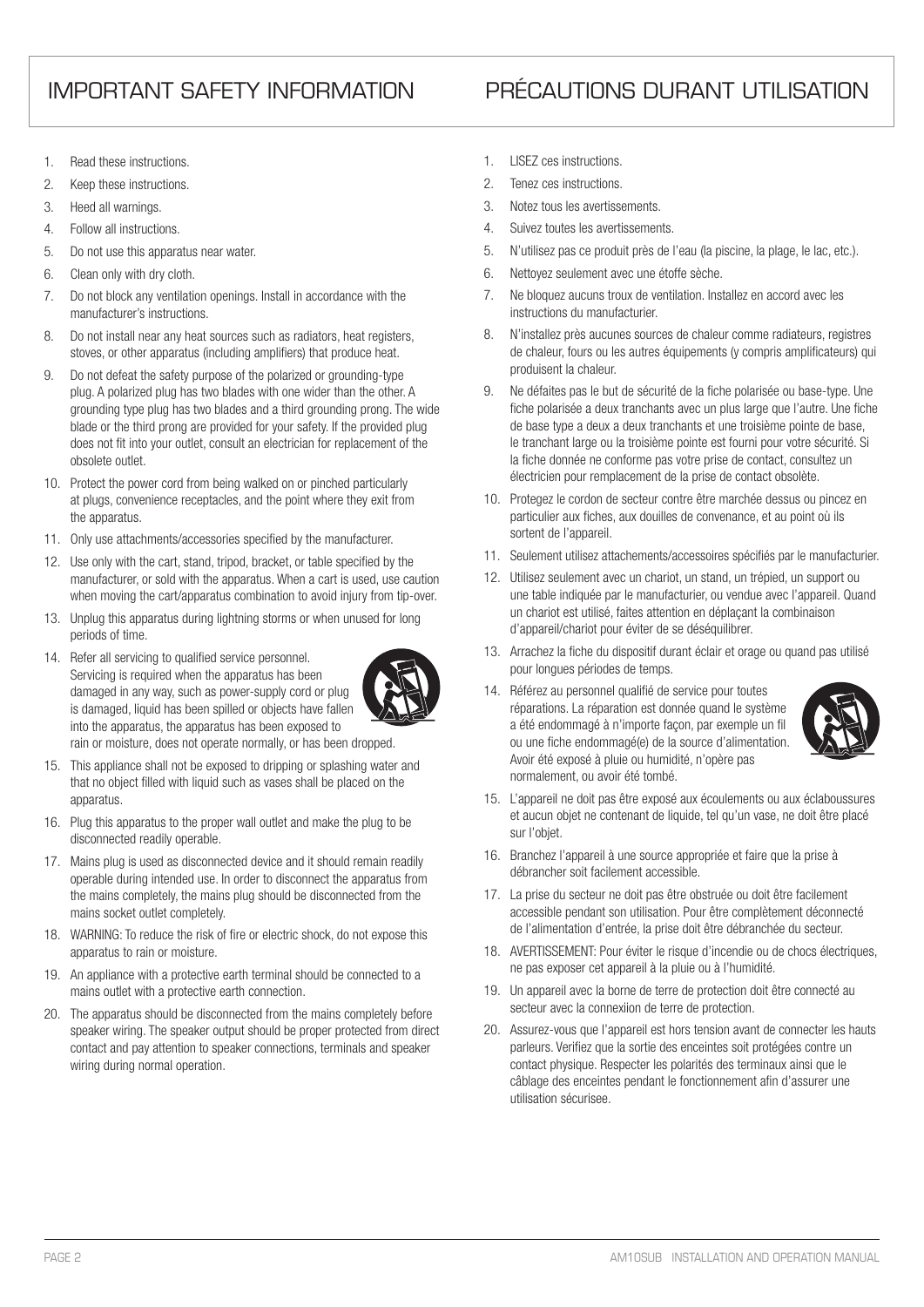# AM10SUB

Introducing the AM10SUB, a dual coil 10 inch bandpass low frequency enclosure. The product is designed to work inclusively with our FLEX and QuickFit speaker series products.

The AM10SUB features an internal crossover and simple wall mount bracket system which allows the cabinet to be wall mounted in horizontal or vertical orientations. Connection of the sub and satellite speakers is simple and cost effective via a single or dual channel low impedance amplifier. Add that all important punch to program material in Retail, Gyms, Cafes and many other commercial audio environments.

| Introduction          |  |
|-----------------------|--|
| <b>Connections</b>    |  |
| <b>Mounting</b>       |  |
| <b>Dimensions</b>     |  |
| <b>Specifications</b> |  |

Revision 1.0: Mar 2018

a a shekara

# WARNING!

TO PREVENT FIRE OR SHOCK HAZARD, DO NOT USE THE PLUG WITH AN EXTENSION CORD, RECEPTACLE OR OTHER OUTLET UNLESS THE BLADES CAN BE FULLY INSERTED TO PREVENT BLADE EXPOSURE.

TO REDUCE THE RISK OF FIRE OR ELECTRIC SHOCK, DO NOT EXPOSE THIS APPLIANCE TO RAIN OR MOISTURE.

TO PREVENT ELECTRICAL SHOCK, MATCH WIDE BLADE PLUG TO WIDE SLOT & FULLY INSERT.

# CAUTION

THESE SERVICING INSTRUCTIONS ARE FOR USE BY QUALIFIED SERVICE PERSONNEL ONLY. TO REDUCE THE RISK OF ELECTRIC SHOCK DO NOT PERFORM ANY SERVICING OTHER THAN THAT CONTAINED IN THE OPERATING INSTRUCTIONS UNLESS YOU ARE QUALIFIED TO DO SO.



Rating plate and caution marking are marked on the back enclosure of the apparatus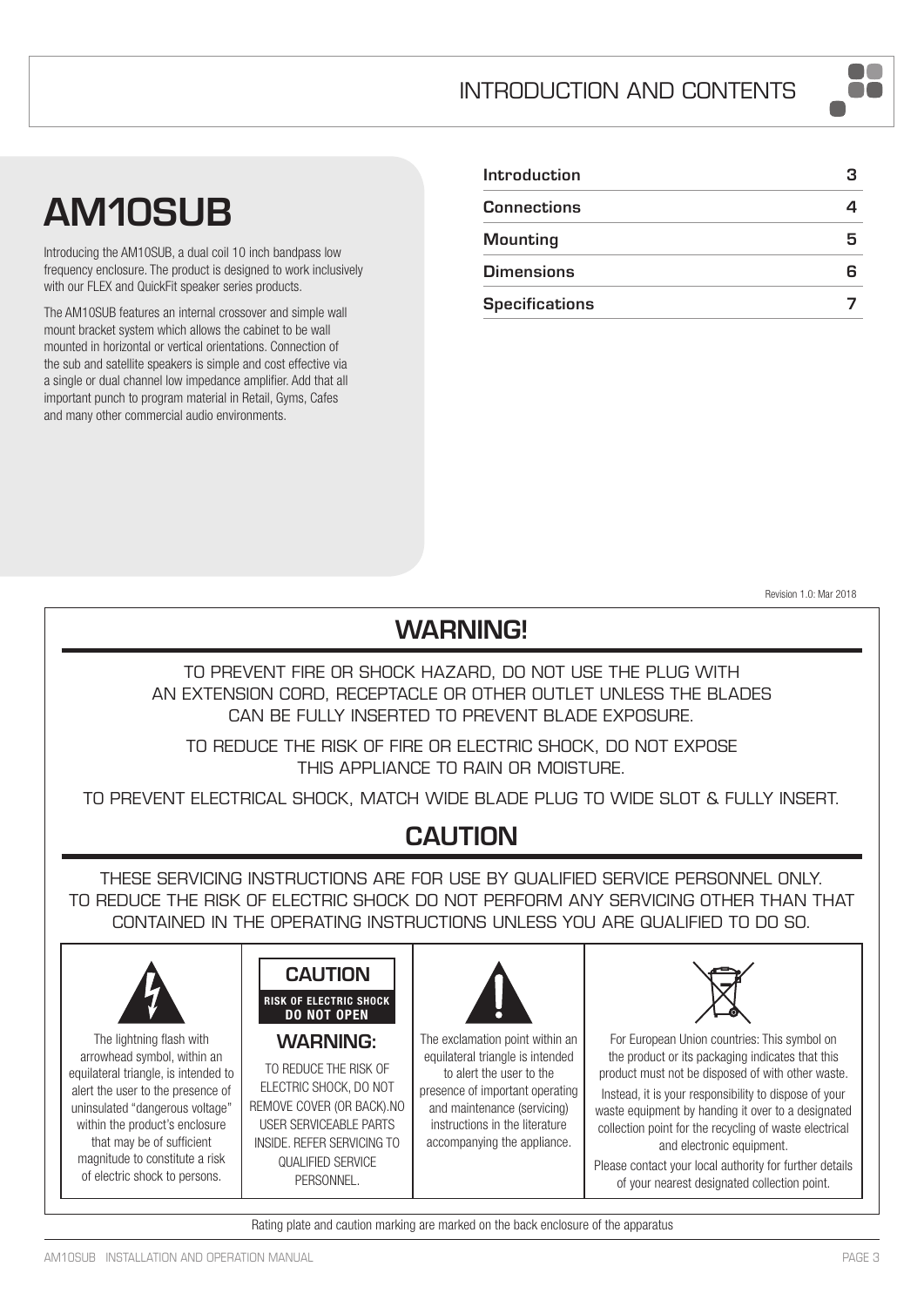



#### **1** Input Connection Terminals

Connect a low impedance amplifier to these terminals. Take note the of configuration of the AM10SUB. In mono mode only, the left input should be connected. In stereo mode both the left and right inputs should be connected.

The recommended amplifier power requirements are:

- Mono Mode  $500 700$  watts @ 8 Ohms (Left channel only)
- Stereo Mode  $500 700$  watts  $@$  4 Ohms (Power per each left and right channels)

#### 2 Mode Switch

This switch operates the AM10SUB between mono and stereo mode. In mono mode the dual voice coil driver is wired in series and presents the amplifier with a single 8 ohm load. In stereo mode each driver voice coil is wired directly to the input terminals presenting amplifier channels with 4 ohm loads.

NOTE: In mono only the left input and left output should be used. Connecting the right input or output channels of the AM10SUB in mono mode could cause failure of the AM10SUB speaker driver and or damage to the connected amplifier.

#### **3** Satellite Connection Terminals

Connect your low impedance mid/hi speakers to these terminals. Take note of the operation mode of the AM10SUB. The mode will decipher how many mid/hi speakers you are able to connect.

| Maximum Satellite speaker load | 8 Ohm Mid/Hi Speakers                   | 16 Ohm Mid/Hi Speakers                   |
|--------------------------------|-----------------------------------------|------------------------------------------|
| Stereo Mode                    | 2 x 8 ohm speakers on each channel      | 4 x 16 ohm speakers on each channel      |
| Mono Mode                      | 4 x 8 ohm speakers on LEFT channel only | 8 x 16 ohm speakers on LEFT channel only |

NOTE: All satellite speakers should be wired together in parallel configuration.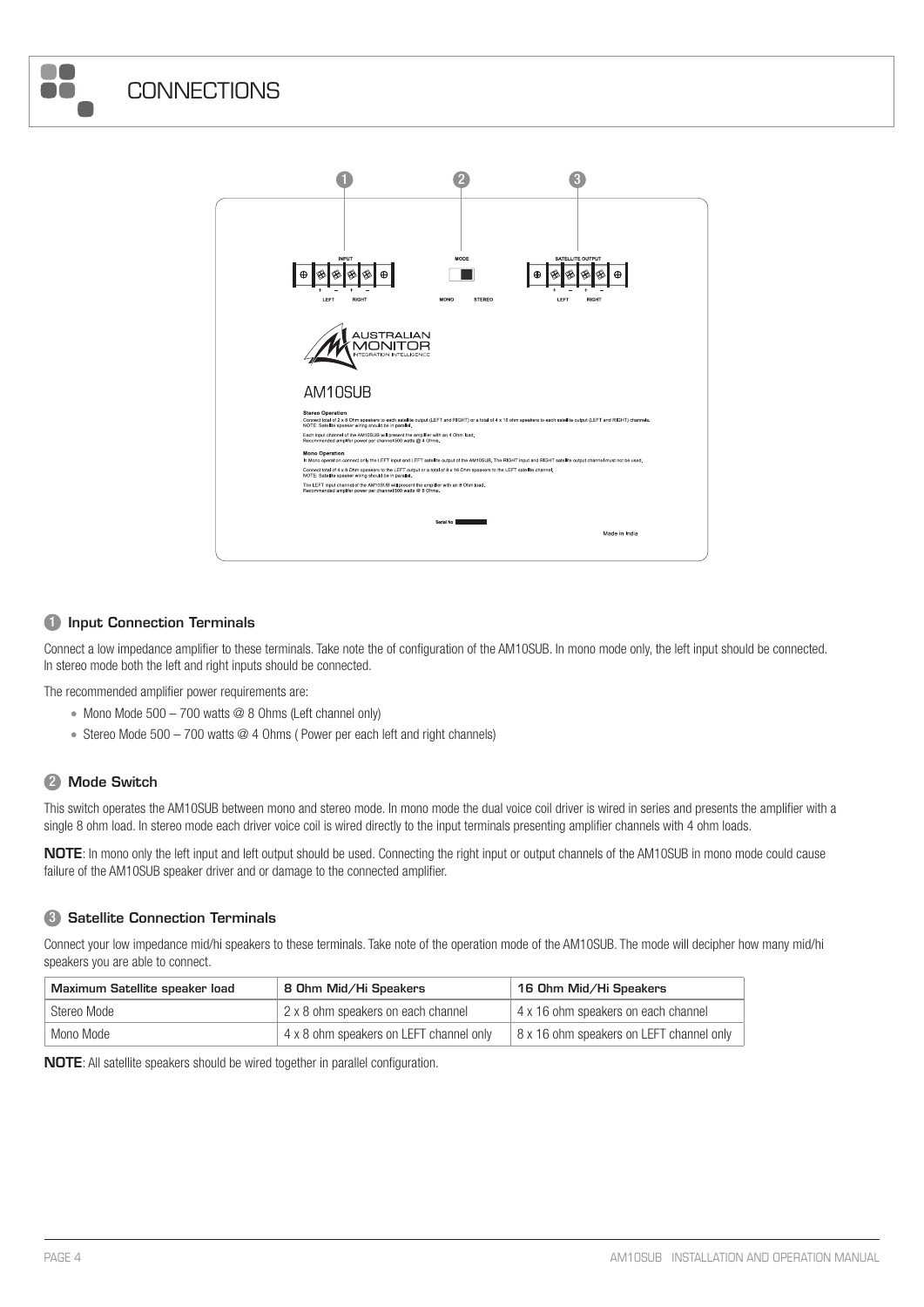00

**A** WARNING: When mounting the AM10SUB the following safety issues must be considered:

- The mounting of a permanently installed speaker may be dangerous unless undertaken by a qualified professional with relevant experience.
- Walls and mounting surfaces must be capable of supporting the speaker and bracketry in a safe and secure manner.
- • All fixings must be safely attached to the speaker cabinet and the mounting surface. All fixings must be installed in accordance with the manufacturer's instructions and specifications.

#### WALL MOUNT BRACKETS

The AM10SUB is supplied with 2 wall mounting brackets. The bracket system allows the AM10SUB to be wall mounted in both vertical and horizontal orientations.

Ensure suitable fasteners are used to anchor the bracket to chosen wall surface. Take note of bracket dimensions and spacing as per Fig 1.

Take note of bracket mount positions on the back of the AM10SUB cabinet (Fig 1). You will need to relocate the mount positions on the cabinet depending on mounting orientation.

When brackets are in place on the wall connect the input and output wiring and slide the cabinet down on to fixed wall brackets.



**CABINET POSITION – HORIZONTAL CABINET POSITION – VERTICAL**

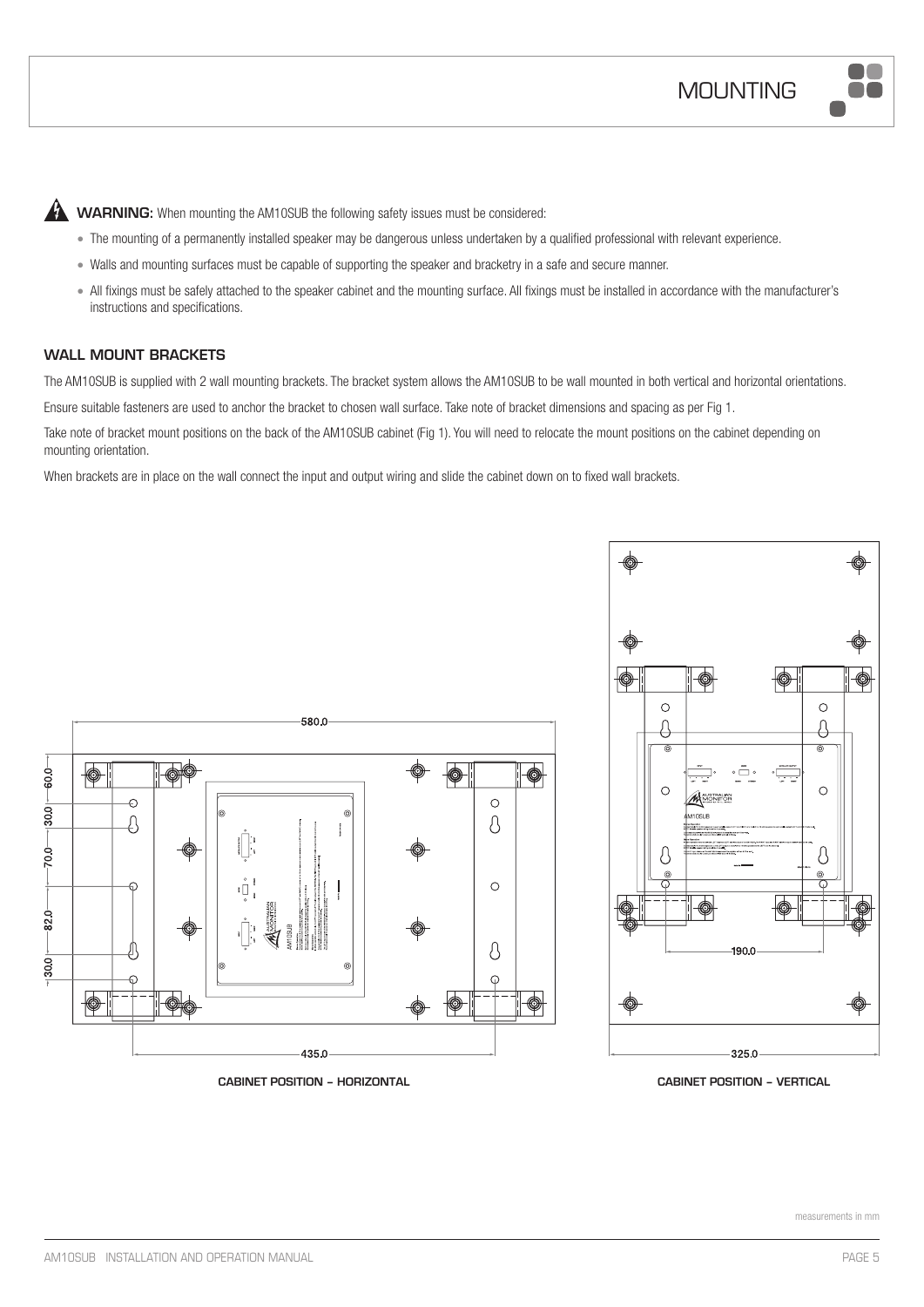8

 $\blacksquare$ 



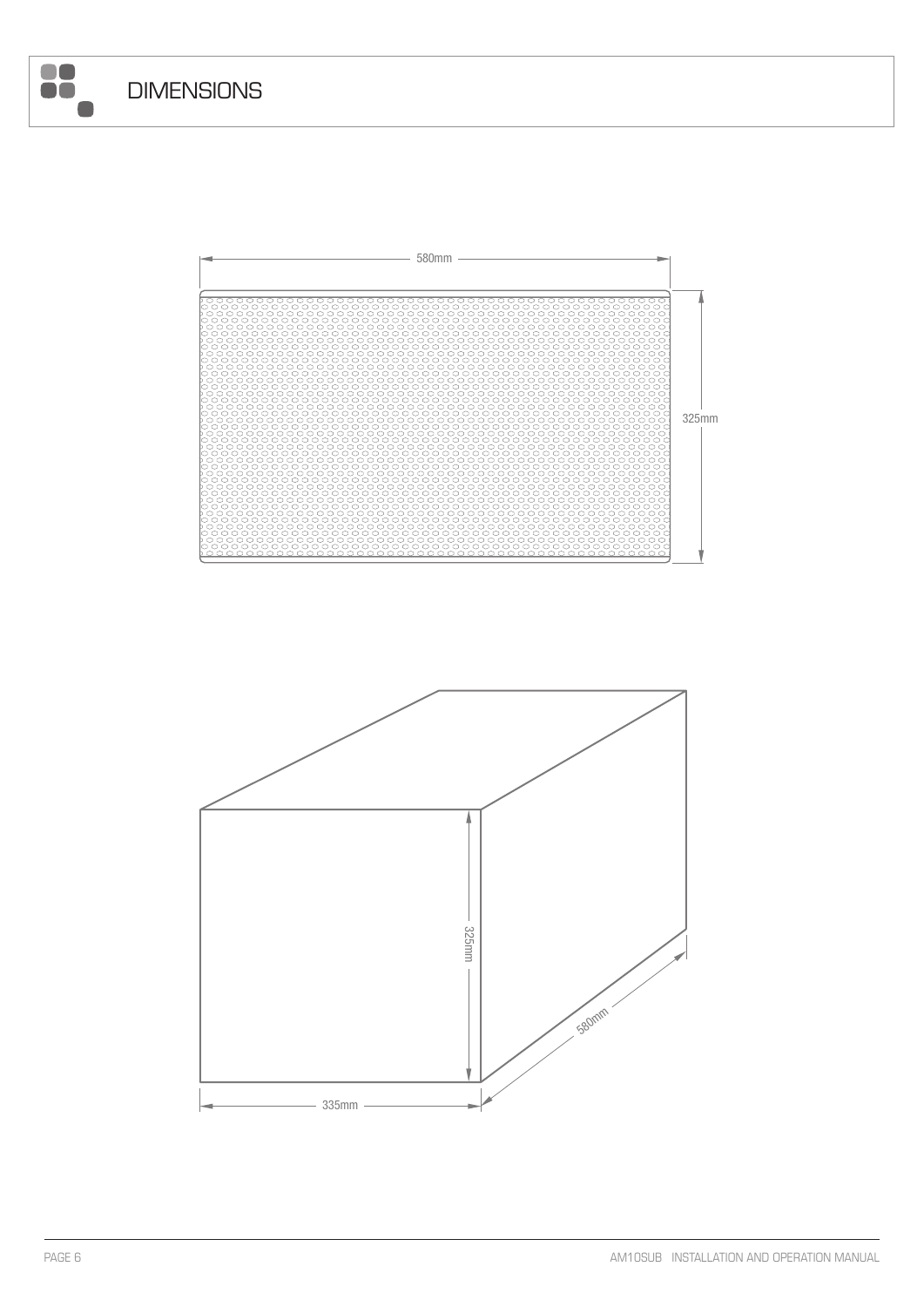**SPECIFICATIONS** 

8

 $\blacksquare$ 

| Speaker Driver                            | 10 inch dual voice coil                  |
|-------------------------------------------|------------------------------------------|
| Impedance (Nominal) Stereo Operation      | 4 ohms per channel                       |
| Impedance (Nominal) Mono Operation        | 8 Ohms LEFT channel only                 |
| Sensitivity (1W / 1M)                     | 91dB SPL                                 |
| Calculated Maximum SPL                    | 121dB peak                               |
| Power RMS                                 | 300 watts per voice coil                 |
| Recommended Amplifier Power (Stereo Mode) | 500-700 watts @ 4 ohms per channel       |
| Recommended Amplifier Power (Mono Mode)   | 500-700 watts @ 8 ohms LEFT channel only |
| Frequency Response                        | 49Hz-200Hz                               |
| HF Crossover                              | 150 Hz first order high pass             |
| Connections                               | <b>Screw Terminal</b>                    |
| <b>Cabinet Construction</b>               | 15mm MDF                                 |
| Net Dimensions L x H x D                  | 580 x 325 x 335 mm                       |
| Net Weight                                | 19.9 Kg                                  |
| Shipping Dimensions L x H x D             | 685 x 535 x 513 mm                       |
| Shipping Weight                           | 24.2 Kg                                  |



### AM10SUB INSTALLATION AND OPERATION MANUAL **PAGE 7**